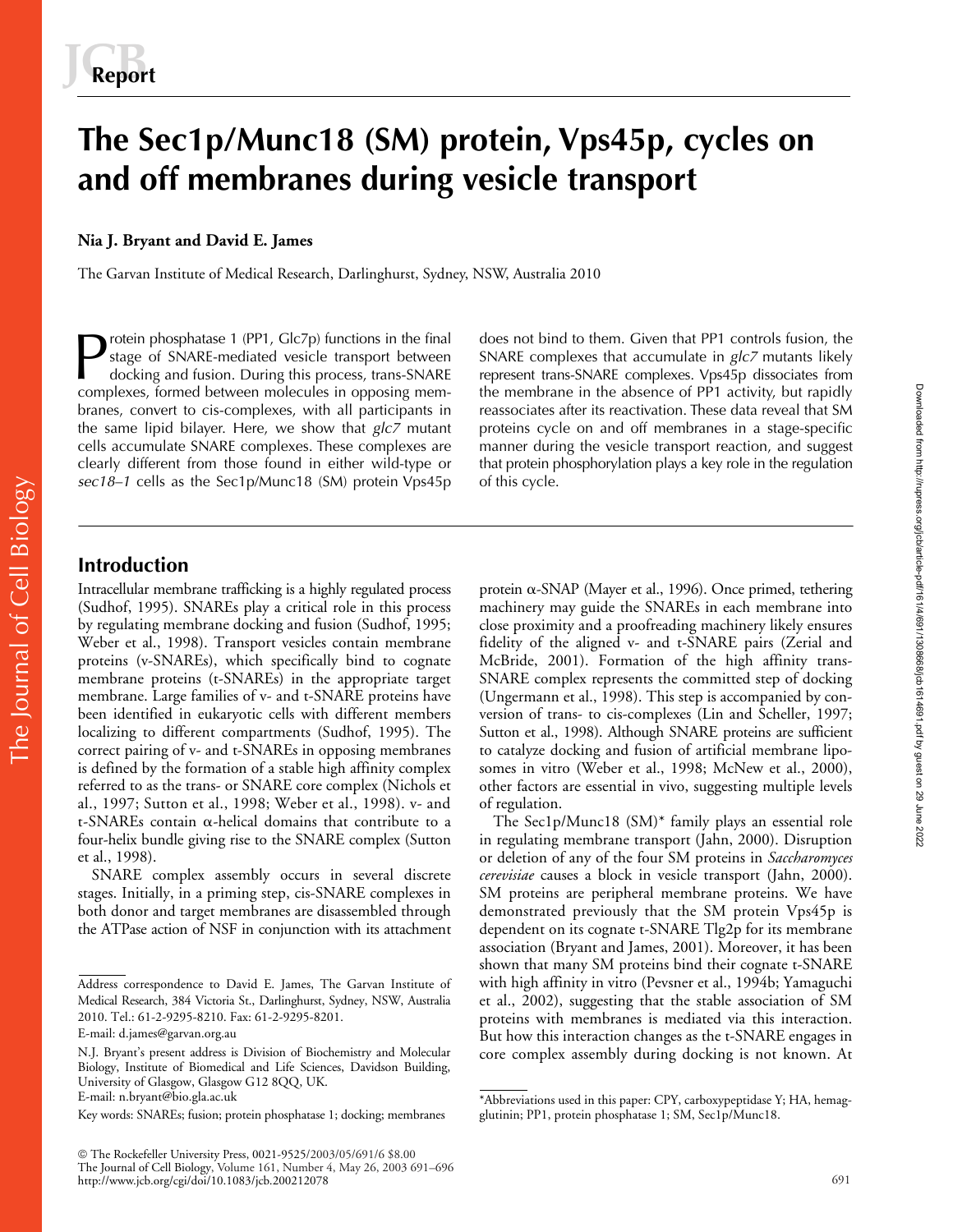the neuronal synapse, it is thought that the SM protein Munc18a is inhibitory to core complex assembly and that its dissociation from the t-SNARE is required to promote this process (Pevsner et al., 1994a). Neither the fate of the liberated SM protein, or the mechanism that underlies its dissociation is known. One possibility is that SM proteins dissociate from membranes before core assembly. Intriguingly, many SM proteins, including Vps45p are present as both cytosolic and membrane-bound forms (Cowles et al., 1994; Bryant and James, 2001). The cytosolic pool may represent newly synthesized protein or Vps45p that has been discharged from the membrane during vesicle transport. In either case, it is not clear at what stage SM proteins achieve their membrane association. Intriguingly, Sec1p is found stably associated with the cis-SNARE complex (Carr et al., 1999), suggesting that the terminal stage of the transport reaction may be the point at which SM proteins reassociate with the membrane in order to reactivate the t-SNARE for another round of vesicle transport.

Here, we have found that the SM protein Vps45p dissociates from membranes before fusion and reassociates after fusion probably by binding to a cis-SNARE complex. The cyclical membrane association of Vps45p is temporally linked to the docking–fusion stage of vesicle transport at a step controlled by the protein phosphatase Glc7p. We propose that the dissociation of SM proteins from the membrane may be controlled by phosphorylation and that this family of proteins may act as molecular switches to control SNARE complex assembly.

## **Results and discussion Vps45p binds to monomeric Tlg2p and to the cis-SNARE–core complex**

The Journal of Cell Biology

The Journal of Cell Biology

We have demonstrated previously that Vps45p binds to Tlg2p both in vitro and in vivo (Bryant and James, 2001). Other SM proteins, including Sly1p and Sec1p, bind to their respective SNARE complexes (Kosodo et al., 1998; Carr et al., 1999; Peng and Gallwitz, 2002). Importantly, Sec1p binds to the cis-core complex, indicating a role for SM proteins after vesicle fusion (Grote et al., 2000). To determine whether Vps45p binds to the Tlg2p-containing core complex, we took advantage of cells harboring the temperature-sensitive *sec18–1* mutation. Sec18p is an ATPase that catalyses the disassembly of SNARE complexes so that they can be recycled for further rounds of vesicle transport (Mayer et al., 1996). At the restrictive temperature  $(37^{\circ}C)$ , the mutant Sec18–1p is deficient in this ATPase activity and *sec18–1* cells, thus, accumulate cis-SNARE complexes (Grote et al., 2000). Consistent with this, we observed a significant increase in the accumulation of cis-Tlg2p–Tlg1p–Vti1p–Snc2p SNARE complexes in *sec18–1* cells placed at the nonpermissive temperature  $(37^{\circ}C)$ . Fig. 1 demonstrates that there is a five- to sevenfold increase in the amount of Tlg2p, Vti1p, and Snc2p that coprecipitate with Tlg1p under these conditions. Commensurate with the increase in SNARE complexes, we observed a fivefold increase in the amount of Vps45p that coprecipitated with Tlg1p. As we have previously demonstrated that Vps45p does not bind directly to Tlg1p (Bryant and James, 2001), these data indicate that Vps45p, like Sec1p (Carr et al., 1999) and Sly1p





(Kosodo et al., 2002; Peng and Gallwitz, 2002), binds to its cognate SNARE complex. Given that, we observed the association of Vps45p with SNARE complexes in *sec18–1* cells, this likely corresponds to an association with cis-complexes, and is in agreement with previous studies (Carr et al., 1999; Grote et al., 2000).

We, and others, have shown that Vps45p binds to monomeric Tlg2p in vitro (Bryant and James, 2001; Dulubova et al., 2002; Yamaguchi et al., 2002). The observation that Sec1p binds to Ssop-containing SNARE complexes, but not to the monomeric t-SNARE (Carr et al., 1999), raises the possibility that the association observed between Tlg2p and Vps45p in vivo does not reflect the SM protein binding to the monomeric t-SNARE, but rather to the cis-SNARE complex. This is the case for the interaction between Sec1p and Ssop (Carr et al., 1999), as demonstrated by the lack of interaction between these two proteins in *sec4–8* cells (Carr et al., 1999). *SEC4* encodes the Rab protein involved in the fusion of secretory vesicles with the plasma membrane, and *sec4–8* cells are defective in assembly of Ssop SNARE complexes (Grote and Novick, 1999). The Rab protein involved in *VPS45*-dependent membrane transport is encoded by *VPS21* (Gerrard et al., 2000). Fig. 2 shows that Tlg1p was not found in complex with its SNARE binding partners in

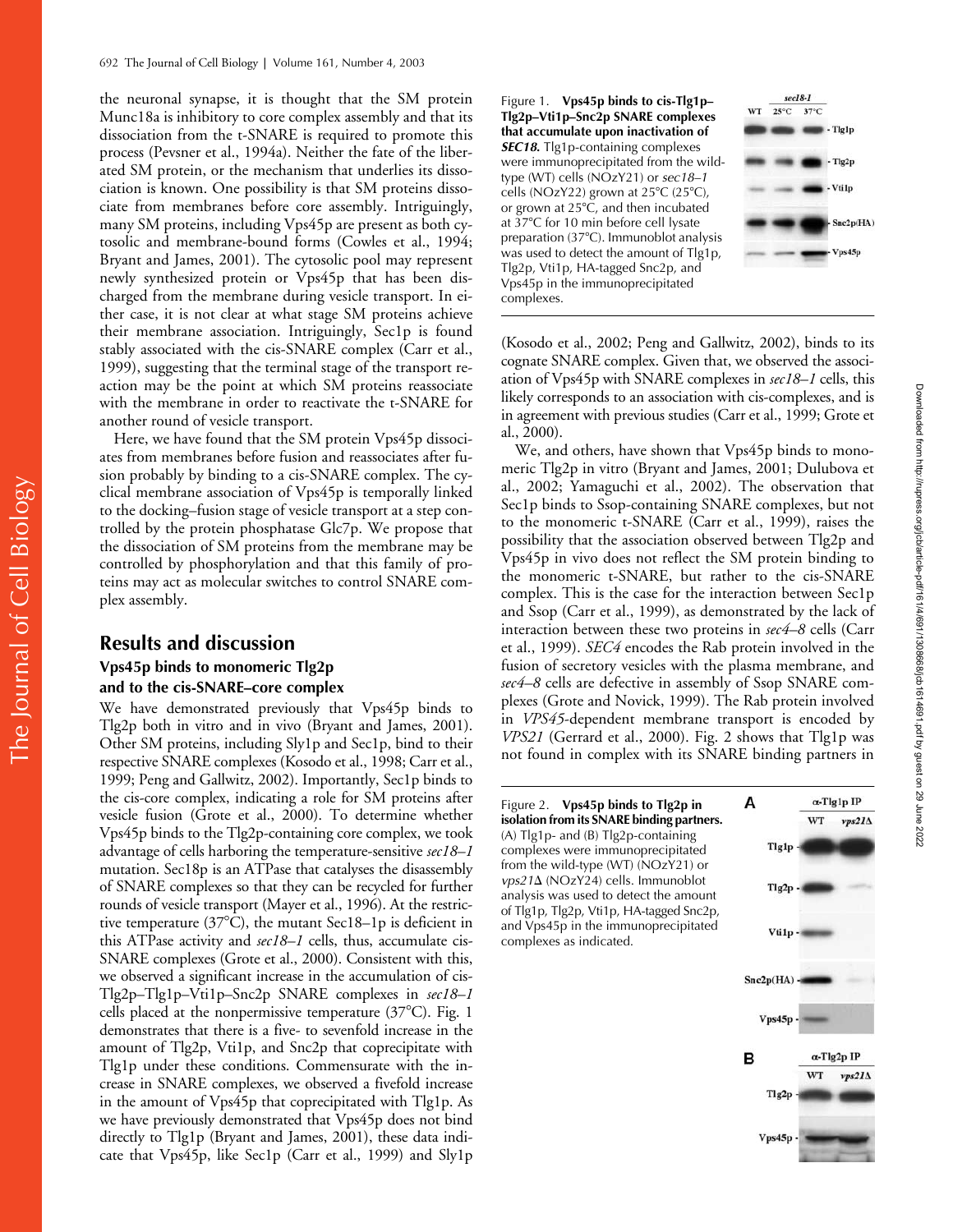$\nu p s 21\Delta$  mutant cells. Under these conditions, Tlg1p no longer coprecipitated Vps45p (Fig. 2 A). Importantly, Vps45p was still found in complex with Tlg2p in *vps21* cells (Fig. 2 B). These data demonstrate that Vps45p binds to the monomeric t-SNARE Tlg2p, and to the cis-Tlg2p– Tlg1p–Vti1p–Snc2p SNARE complex in vivo.

Our finding that Vps45p binds to both monomeric Tlg2p and to the cis-core complex may indicate that the interaction between this SM protein and the t-SNARE is maintained throughout the SNARE cycle. To test this model, and further characterize the interaction between Vps45p and its cognate SNARE complex, we set out to assess the ability of Vps45p to bind to a trans-SNARE complex. To generate trans-SNARE complexes in vivo we endeavored to find a mutant that blocks membrane transport between vesicle docking and bilayer fusion. One protein that has been implicated at this stage is protein phosphatase 1 (PP1). PP1 (Glc7p) has been shown to function at a late stage of vacuole fusion, likely during the bilayer mixing phase (Peters et al., 1999). A cell-free assay that reconstitutes homotypic vacuolar fusion has been used to define discrete stages in this reaction (Wickner, 2002). Inhibition of either Rab or SNARE function blocks at an early stage in this assay (Wickner, 2002). In contrast, inhibition of PP1 using either microcystin or temperature-sensitive alleles of *GLC7* block at a very late stage after docking (Peters et al., 1999). In addition to vacuolar fusion, it has also been shown that PP1 is involved in multiple intracellular fusion steps, including ER to Golgi complex transport and endocytic traffic (Peters et al., 1999). This suggests that PP1 is a general component of the membrane fusion machinery that, like Sec18p, operates in all vesicle transport reactions (Peters et al., 1999). One prediction from the model that PP1 (Glc7p) is involved at a late, postdocking stage of membrane fusion is that inhibition of PP1 action results in an accumulation of trans-SNARE complexes (Peters et al., 1999).

Fig. 3 demonstrates that there is a significant three- to fivefold increase in the amount of Tlg2p, Vti1p, and Snc2p that coprecipitate with Tlg1p when cells harboring a temperaturesensitive allele of *GLC7* are incubated at the nonpermissive temperature (Fig. 3 A). Intriguingly, no Vps45p was found associated with the SNARE complexes that accumulate in these cells (Fig. 3 A,  $37^{\circ}$ C). This is in contrast to the cis-SNARE complexes that accumulate in *sec18–1* cells (Fig. 1). The observation that Vps45p binds to SNARE complexes present in wild-type cells, and also to those detected in *sec18–1* cells at the permissive temperature, indicates that these are cis-SNARE complexes, whereas those that accumulate in  $g/c$ *7–10* cells at 37<sup>o</sup>C are in the trans-configuration.

The above data raises important questions concerning SM protein function. If Vps45p dissociates from the trans-SNARE complex upon vesicle docking, does it remain membrane associated during this stage? To address this, we assessed the membrane association of Vps45p in wild-type,  $vps21\Delta$ ,  $sec18-1$ , and  $glc7-10$  cells (Fig. 3 B). Consistent with previous studies, the majority of Vps45p was associated with membranes in wild-type cells (Cowles et al., 1994; Bryant and James, 2001). Vps45p retained its membrane localization in cells lacking *VPS21*, which are defective in SNARE complex assembly, presumably through its interac-



Figure 3. **Vps45p loses membrane association upon inactivation of PP1.** (A) Tlg1p-containing complexes were immunoprecipitated from cells harboring the *glc7–10* mutation (NOzY23) grown at 25C  $(25^{\circ}C)$ , or grown at 25°C and then incubated at 37°C for 10 min before cell lysate preparation  $(37^{\circ}C)$ . Immunoblot analysis was used to detect the amount of Tlg1p, Tlg2p, Vti1p, HA-tagged Snc2p, and Vps45p in the immunoprecipitated complexes. (B) wild-type (SF838–9D), *sec18–1* (NOzY22), *vps21* (SGY79), and *glc7–10* (PAY704–1) cells were incubated at  $37^{\circ}$ C for 10 min before fractionation by differential centrifugation to yield a whole cell extract (WCE), a lowspeed membrane pellet (P13), a high-speed membrane pellet (P100), and a soluble, cytosolic fraction (S100). The amount of Vps45p in each fraction was assessed using immunoblot analysis.

tion with monomeric Tlg2p (Bryant and James, 2001; Fig. 2). Similarly, the SM protein was associated with membranes in *sec18-1* cells at 37°C (Fig. 3 B). However, strikingly, Vps45p was not found associated with membranes in  $glc$ 7–10 cells at 37°C, but rather localized to the cytosol (Fig. 3 B). These data are consistent with our observation that Vps45p binds to the SNARE complexes that accumulate in *sec18–1* cells (Fig. 1), but not to those that accumulate in *glc7–10* cells at 37<sup>o</sup>C (Fig. 3 A).

Downloaded from http://rupress.org/jcb/article-pdf/161/4/691/1308668/jcb1614691.pdf by guest on 29 June 2022

Downloaded from http://rupress.org/jcb/article-pdf/161/4/691/1308668/jcb1614691.pdf by guest on 29 June 2022

To assess the physiological relevance of the loss of membrane association upon inactivation of PP1, we sought to ascertain whether the dissociation observed upon inactivation of PP1 was reversible upon reactivation of the phosphatase. Fig. 4 A demonstrates that the block in membrane trafficking caused by incubation of *glc7–10* cells is reversible. It has been shown previously that the transit of the vacuolar hydrolase carboxypeptidase Y (CPY) through the secretory pathway is blocked in PP1 temperature-sensitive cells at 37°C (Peters et al., 1999). After its synthesis, CPY is translocated into the lumen of the ER, where it is core glycosylated into the p1 form. CPY receives further modifications as it transits through the Golgi apparatus. In the trans-Golgi network, the p2 form of CPY is recognized by its receptor Vps10p, which delivers the protein to the vacuole where it is cleaved into the mature form of the protease (Bryant and Stevens, 1998). Fig. 4 A demonstrates that incubation of  $glc$ 7–10 cells at 37 $^{\circ}$ C blocks the processing of CPY. Concomitant with this block in vesicle fusion is the dissociation of Vps45p from membranes, as demonstrated by the observation that the SM protein shifts from the P100 (membrane) to the S100 (cytosol) fraction obtained from these cells after 10 min at  $37^{\circ}$ C (Fig. 4 B). The block in processing of CPY was reversed by returning the cells to  $24^{\circ}$ C (Fig. 4 A). Importantly, with this recovery in vesicular transport, Vps45p reassociated with membranes (Fig. 4 B). These data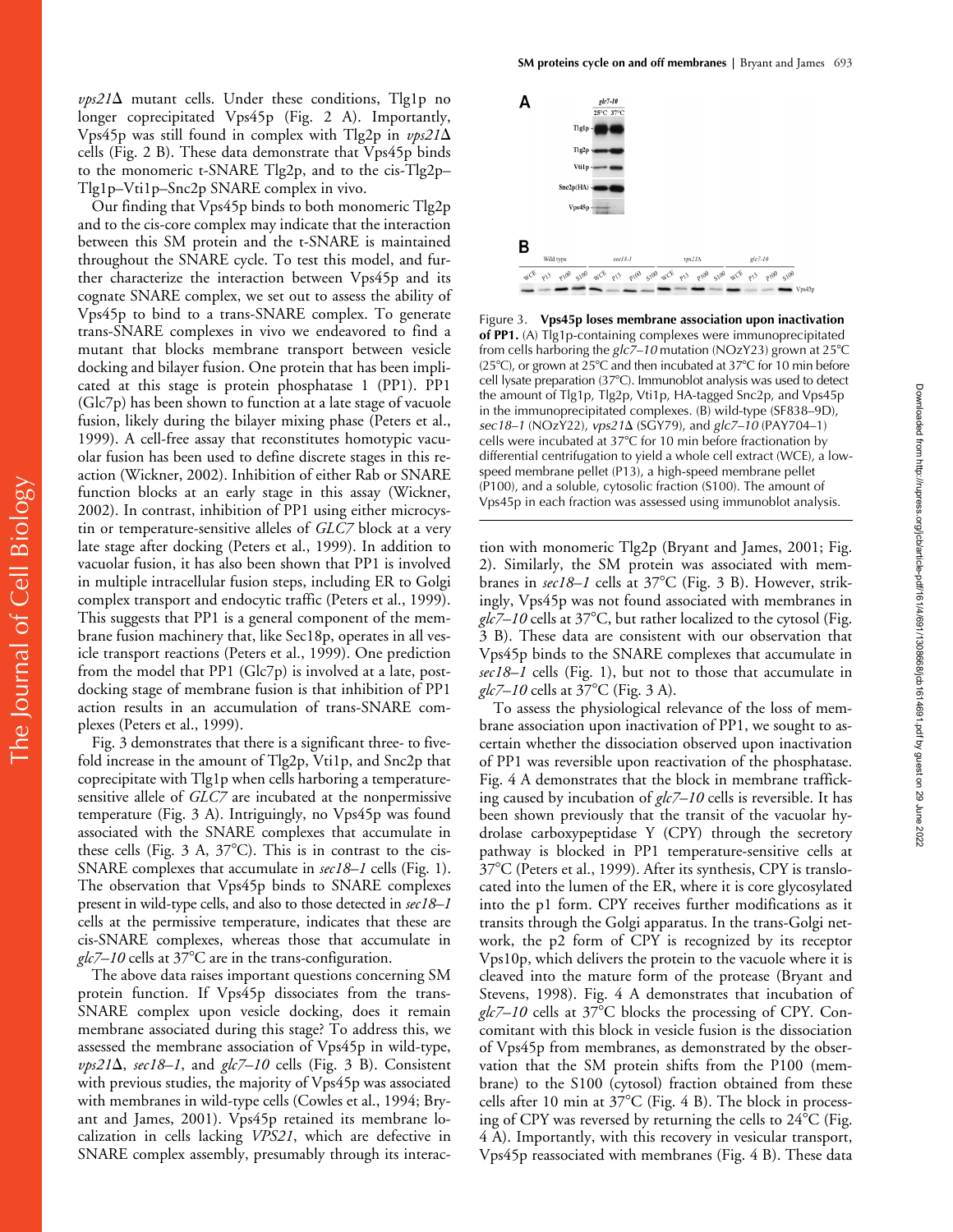



indicate that the redistribution of Vps45p from membranes to the cytosol, observed in *glc7–10* cells (Figs. 3 and 4) represents a physiological intermediate.

The SNARE assembly cycle depicted in Fig. 5 illustrates the dynamic equilibrium between the t-SNARE Tlg2p in its monomeric state, and as part of trans- and cis-complexes. Each one of these states defines an intermediate in the vesicle docking–fusion process. We have demonstrated that Vps45p binds to Tlg2p in this state before the formation of the trans-SNARE complex in a Rab (Vps21p) dependent process (Lupashin and Waters, 1997; Grote and Novick, 1999). We show that Vps45p dissociates at this stage of the cycle and is released into the cytosol. The conversion of trans-SNARE complexes to the cis-configuration defines membrane fusion (Ungermann et al., 1998), and also represents the starting point for another round of vesicle transport. It is here that Vps45p reenters the cycle by binding to the cis-complex. The cycle is completed after disassembly of cis-SNARE complexes with Vps45p bound by Sec18p presumably resulting in the Vps45p–Tlg2p complex that is then ready to receive incoming vesicles in the process of docking.

The formation of unifying models concerning SM protein function has been made difficult by conflicting observations concerning their binding properties: Munc18a binds to monomeric Syntaxin1a, but not to SNARE complexes (Yang et al., 2000). Sec1p binds to Ssop–SNARE complexes, but not to the monomeric t-SNARE (Carr et al., 1999); although others, such as Sly1p, Munc18c, and now Vps45p, bind both to the monomeric t-SNARE and to the SNARE complex (Kosodo et al., 2002; Peng and Gallwitz, 2002; unpublished data). Some of these differences may reflect the different conformations undertaken by these different proteins in vitro, but they may also represent kinetic differences at various stages of the cycle outlined in Fig. 5 for different SNARE pairs. For example, in neurones there is an accumu-



Figure 5. **Model for the interaction of Vps45p with Tlg2p during SNARE complex assembly–disassembly.** Model depicting the association and dissociation of Vps45p with membranes at different stages of the SNARE assembly–disassembly cycle. The cycle begins with the t-SNARE/SM heterodimer (Tlg2p/Vps45p), which precedes the docking reaction involving the Rab protein Vps21p. Docking results in the formation of a trans-SNARE complex involving the v-SNARE on the transport vesicle and the t-SNAREs in the target membrane. The SNARE complex is found in a cis-configuration following merging of the two lipid bilayers during the fusion reaction (involving the protein phosphatase, Glc7p), and is subsequently disassembled by the ATPase, Sec18p. Vps45p dissociates from membranes either before or during formation of the trans-complex in concert with the action of the Rab protein and/or the phosphatase and then rebinds to the cis-SNARE complex.

lation of predocked vesicles (Sudhof, 1995), and therefore, presumably an accumulation of trans-SNARE complexes, whereas it is likely that the Sso-containing SNARE complexes observed in wild-type yeast cells are in the cis-configuration (Grote et al., 2000).

In a manner similar to the finding that Sec1p binds to SNARE complexes (Carr et al., 1999), we observed a robust interaction between Vps45p and Tlg2p in *sec18–1* cells (Fig. 1). It is noteworthy that in a previous study, Lupashin and Waters (1997) reported that there was no significant interaction between Sly1p- and Sed5p-containing SNARE complexes that accumulate in *sec18–1* cells, despite the fact that Sly1p has subsequently been shown to interact with Sed5pcontaining SNARE complexes formed in vitro (Kosodo et al., 2002; Peng and Gallwitz, 2002). However, in that study (Lupashin and Waters, 1997), *sec18–1* mutants were incubated for times significantly longer than those used here, and we have found that the period of incubation of these cells at the nonpermissive temperature is critical in these experiments (unpublished data).

Our model raises a number of important questions that provide a framework for further investigation directed at understanding the role of SM proteins. Why does Vps45p dissociate from the membrane during the docking–fusion stage? Do SM proteins play a role, similar to Rab proteins, and cycle on and off membranes in synchrony with the arrival of vesicles at the docking site? In addition, our paper raises questions concerning the role of PP1 in docking– fusion events. What is the role of phosphorylation that appears to be so intimately linked to the docking–fusion transition of vesicle transport; and is the dissociation of the SM protein during this phase the cause, or an effect, of this? Intriguingly, a role for the phosphorylation of Tlg2p has been implicated in modulating endocytosis (Gurunathan et al., 2002), and phosphorylation of Munc18a may be important in regulating its interaction with Syntaxin1a (Fujita et al.,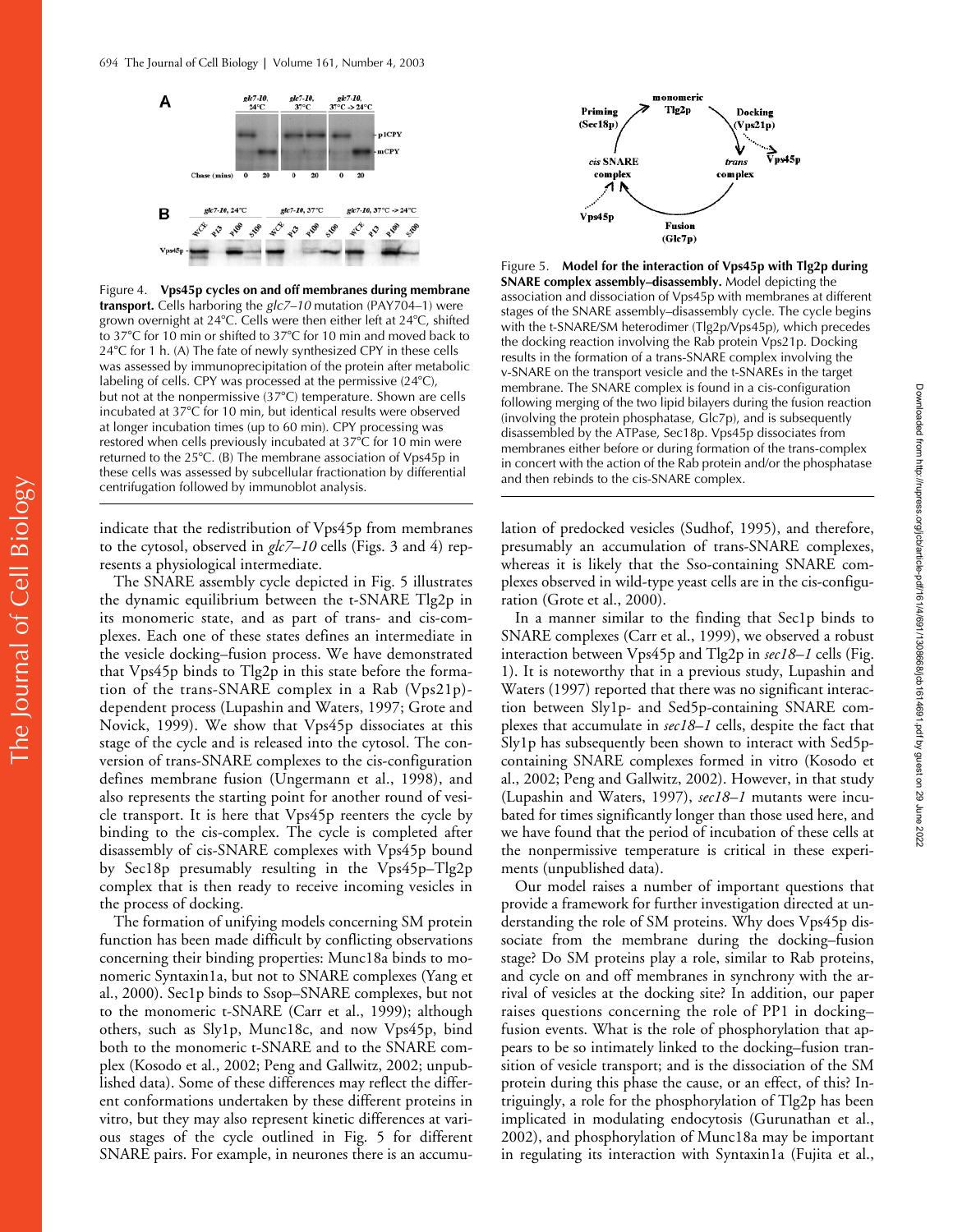#### Table I. **Yeast strains used in this study**

| <b>Strain</b>      | Genotype                                                                                                                 | Source                    |
|--------------------|--------------------------------------------------------------------------------------------------------------------------|---------------------------|
| SF838-9D           | $MAT\alpha$ ura3-52 leu2-3,112 his4-519 ade6 gal2 pep4-3                                                                 | Rothman and Stevens, 1986 |
| SGY79              | MATα ura3-52 leu2-3,112 his4-519 ade6 gal2 pep4-3 vps21Δ::Kan                                                            | Gerrard et al., 2000      |
| NOzY24             | MATα ura3-52 leu2-3,112 his4-519 ade6 gal2 pep4-3 vps21Δ:: Kan SNC2:: [LEU2, GAL1-SNC2-HA]                               | This study                |
| NOzY <sub>21</sub> | MATa ura3-52 leu2-3,112 his4-519 ade6 gal2 pep4-3 SNC2::[LEU2, GAL1-SNC2-HA]                                             | This study                |
| NOzY22             | MATa ura3-52 leu2-3,112 sec18-1 gal2 SNC2::[LEU2, GAL1-SNC2-HA]                                                          | This study                |
| PAY704-1           | MATa ade2-1 his3-11,15 leu2-3,112 ura3-1 glc7::LEU2 trp1-1::glc7-10::TRP1 can1-100 ssd1-d2                               | Peters et al., 1999       |
| NOZY23             | MATa ade2-1 his3-11,15 leu2-3,112 ura3-1 glc7::LEU2 trp1-1::glc7-10::TRP1 can1-100 ssd1-d2<br>SNC2::[URA3, GAL1-SNC2-HA] | This study                |

1996). Finally, with our finding that Vps45p binds selectively to certain SNARE intermediates, could it be that there is a consensus in SM function that has been thus far difficult to realize? If phosphorylation plays an important role in the SM-SNARE interaction, replicating the conditions necessary to establish these interactions may not be trivial. Notably, Carr et al. (1999) stressed the importance of eliminating ATP from their cells before isolation of intact SNARE complexes. Answers to the above, and other, questions will further our understanding of this important family of proteins.

# **Materials and methods**

#### **Antibodies**

Rabbit polyclonal antibodies against Tlg2p and Vps45p have been described previously (Bryant and James, 2001). Antibodies that specifically recognize Tlg1p and Vti1p were a gift from J. Coe (IMCB, Singapore) and W. Hong (IMCB, Singapore). The monoclonal antibody 16B12, which recognizes the influenza hemagglutinin (HA) epitope, was purchased from BabCo.

#### **Plasmids**

All DNA manipulations were performed using routine procedures. Plasmid pEG111, provided by E. Grote (Yale University, New Haven, CT) is an integrating vector encoding an HA-epitope–tagged version of Snc2p (Abeliovich et al., 1998). pNOz10 was constructed by subcloning a BamHI-HindII fragment encompassing the tagged Snc2p coding sequence from pEG111 into pRS306 (Sikorski and Hieter, 1989).

#### **Strains**

All yeast strains used in these studies are described in Table I. Yeast strains were constructed using standard genetic techniques and grown in rich media (YEPD; 1% yeast extract, 1% peptone, 2% dextrose) or standard minimal medium using either glucose, or raffinose and galactose as carbon sources. NOzY21, 22, 23, and 24 all harbor an allele of *SNC2* encoding an HA-tagged version of the v-SNARE (Abeliovich et al., 1998). NOzY21, NOzY23, and NOzY24 were derived from SF838–9D (Rothman and Stevens, 1986), PAY704–1, provided by M. Stark (University of Dundee, Dundee, UK; Peters et al., 1999), and SGY79 (Gerrard et al., 2000), respectively, using pEGIII (Abeliovich et al., 1998). NOzY22 was constructed from SEY5186α, provided by S. Emr (University of California, San Diego, La Jolla, CA), using pNOz10.

#### **Subcellular fractionation**

Cells were fractionated using differential centrifugation after osmotic lysis as described previously (Bryant and James, 2001). Before any described temperature shifts, cells were grown in 10 ml YEPD to mid-log phase. The amount of Vps45p in each fraction was assessed using immunoblot analysis. Band intensities were quantified by densitometry using a scanning densitometer (Bio-Rad Laboratories) and NIH Image software.

#### **SNARE complex immunoprecipitations**

Tlg1p- and Tlg2p-containing complexes were immunoprecipitated from solubilized membranes as described previously (Abeliovich et al., 1998; Bryant and James, 2001). Precipitated proteins were detected using immunoblot analysis. Band intensities were quantified by densitometry using a scanning densitometer (Bio-Rad Laboratories) and NIH Image software.

**Metabolic labeling and pulse-chase immunoprecipitation of CPY** The fate of newly synthesized CPY in *glc7–10* cells was followed by immunoprecipitation of the protein as described previously (Bryant and James, 2001).

We would like to thank Mike Stark for advice on use of the *glc7* strain, and Drs. Emr, Grote, Coe, and Hong for providing reagents.

This research was supported by the National Health and Medical Research Council of Australia.

Submitted: 13 December 2002 Revised: 4 April 2003 Accepted: 8 April 2003

### **References**

- Abeliovich, H., E. Grote, P. Novick, and S. Ferro-Novick. 1998. Tlg2p, a yeast syntaxin homolog that resides on the Golgi and endocytic structures. *J. Biol. Chem.* 273:11719–11727.
- Bryant, N.J., and D.E. James. 2001. Vps45p stabilizes the syntaxin homologue Tlg2p and positively regulates SNARE complex formation. *EMBO J.* 20: 3380–3388.
- Bryant, N.J., and T.H. Stevens. 1998. Vacuole biogenesis in *Saccharomyces cerevisiae*: protein transport pathways to the yeast vacuole. *Microbiol. Mol. Biol. Rev.* 62:230–247.
- Carr, C.M., E. Grote, M. Munson, F.M. Hughson, and P.J. Novick. 1999. Sec1p binds to SNARE complexes and concentrates at sites of secretion. *J. Cell Biol.* 146:333–344.
- Cowles, C.R., S.D. Emr, and B.F. Horazdovsky. 1994. Mutations in the *VPS45* gene, a *SEC1* homologue, result in vacuolar protein sorting defects and accumulation of membrane vesicles. *J. Cell Sci.* 107:3449–3459.
- Dulubova, I., T. Yamaguchi, Y. Gao, S.W. Min, I. Huryeva, T.C. Sudhof, and J. Rizo. 2002. How Tlg2p/syntaxin 16 'snares' Vps45. *EMBO J.* 21:3620–3631.
- Fujita, Y., T. Sasaki, K. Fukui, H. Kotani, T. Kimura, Y. Hata, T.C. Sudhof, R.H. Scheller, and Y. Takai. 1996. Phosphorylation of Munc-18/n-Sec1/rbSec1 by protein kinase C: its implication in regulating the interaction of Munc-18/n-Sec1/rbSec1 with syntaxin. *J. Biol. Chem.* 271:7265–7268.
- Gerrard, S.R., N.J. Bryant, and T.H. Stevens. 2000. *VPS21* controls entry of endocytosed and biosynthetic proteins into the yeast prevacuolar compartment. *Mol. Biol. Cell.* 11:613–626.
- Grote, E., and P.J. Novick. 1999. Promiscuity in Rab-SNARE interactions. *Mol. Biol. Cell.* 10:4149–4161.
- Grote, E., C.M. Carr, and P.J. Novick. 2000. Ordering the final events in yeast exocytosis. *J. Cell Biol.* 151:439–452.
- Gurunathan, S., M. Marash, A. Weinberger, and J.E. Gerst. 2002. t-SNARE phosphorylation regulates endocytosis in yeast. *Mol. Biol. Cell.* 13:1594–1607.
- Jahn, R. 2000. Sec1/Munc18 proteins: mediators of membrane fusion moving to center stage. *Neuron.* 27:201–204.
- Kosodo, Y., Y. Noda, and K. Yoda. 1998. Protein-protein interactions of the yeast Golgi t-SNARE Sed5 protein distinct from its neural plasma membrane cognate syntaxin 1. *Biochem. Biophys. Res. Commun.* 250:212–216.
- Kosodo, Y., Y. Noda, H. Adachi, and K. Yoda. 2002. Binding of Sly1 to Sed5 enhances formation of the yeast early Golgi SNARE complex. *J. Cell Sci.* 115: 3683–3691.
- Lin, R.C., and R.H. Scheller. 1997. Structural organization of the synaptic exocytosis core complex. *Neuron.* 19:1087–1094.
- Lupashin, V.V., and M.G. Waters. 1997. t-SNARE activation through transient interaction with a rab-like guanosine triphosphatase. *Science.* 276:1255–1258.